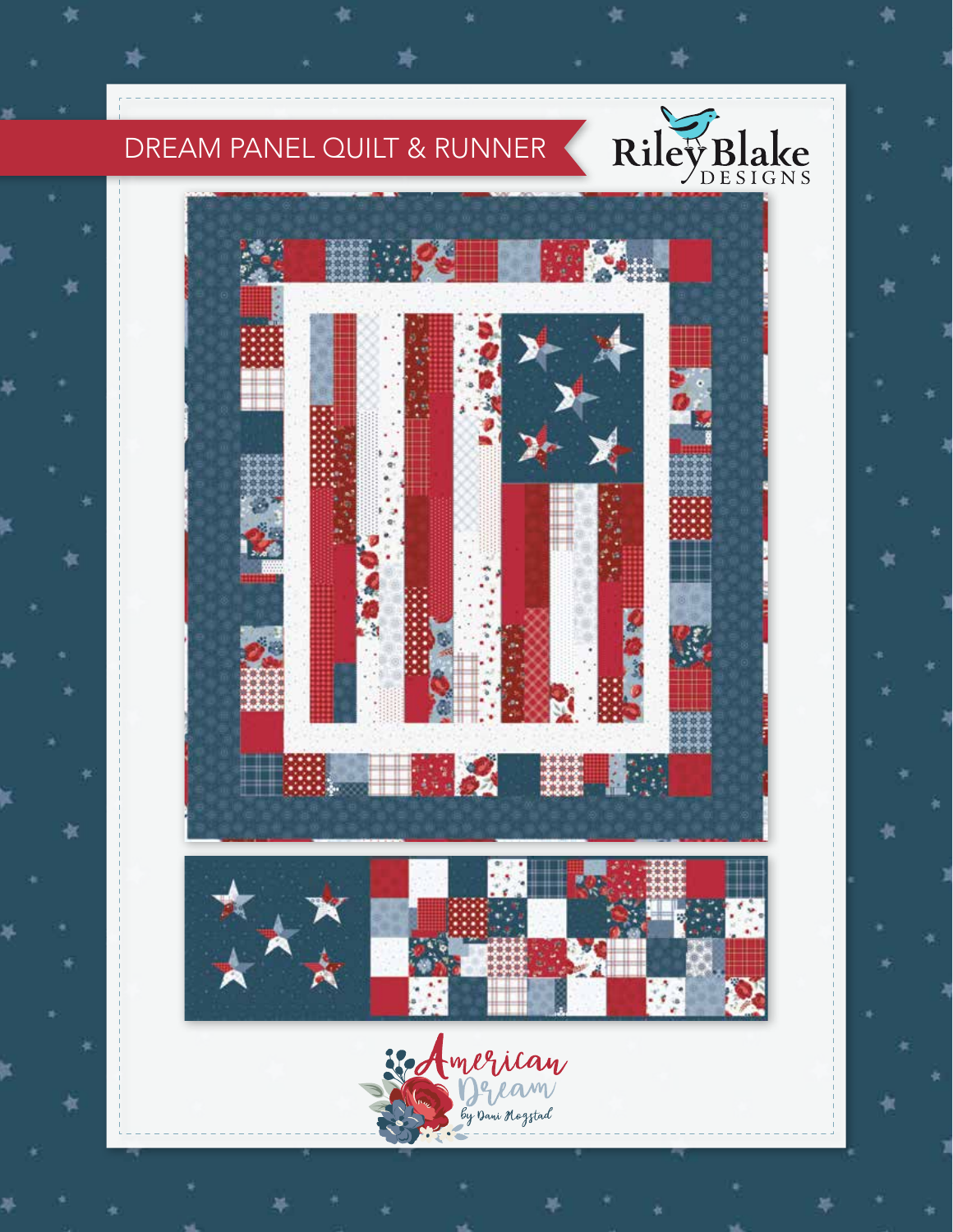# DREAM PANEL QUILT AND RUNNER

Finished quilt: approx. 61" x 70" Measurements include ¼" seam allowance. Sew with right sides together unless otherwise stated.

Please check our website www.rileyblakedesigns.com/ pattern-updates for any revisions before starting this project. This pattern requires a basic knowledge of quilting technique and terminology. The quilt and block diagrams portrayed are virtual images. The layout and look of your project may differ when using actual fabric.

## FABRIC REQUIREMENTS

(2) American Dream Flag Panels (P11937)\* (2) American Dream 5" Stackers (5-11930-42) 1% yards Navy Burst (C11931) 1/2 yard Off White Stars (C11933) 5/8 yard Navy Stars (C11933)\* \*Includes binding

## CUTTING DIRECTIONS

American Dream Flag Panels Fussy cut (1) 35" x 42" rectangle centered orver

the panel design for quilt.



Fussy cut (1) 15" x 17½" rectangle centered over the stars portion of the panel for the Runner.

Cut 2½" strips on the bias from the remaining portion of the panel for quilt binding.



Navy Burst Cut (6) 6" x WOF strips



White Stars

Cut  $(2)$  3 $\frac{1}{2}$ " x WOF strips for side borders Cut (2)  $4\frac{1}{2}$ " x WOF strips for top/bottom borders



## Navy Stars

Cut (2) 2¼" x WOF strips for Runner Borders Cut (4) 2½" x WOF strips for Runner Binding

## QUILT ASSEMBLY

Refer to the quilt photo for the placement of prints.

#### Borders

Seam allowances vary so measure through the center of the quilt before cutting border pieces.

Borders are sewn to the 35½" x 43½" panel. Sew side borders first. Press seams towards the borders.

### Border 1

Side borders should be 31/2" x 42". Top and bottom borders should be  $4\frac{1}{2}$ " x  $41$ ".

### Border 2

Sew 11 of the 5" squares together (5" x 50"). Press the seams in one direction. Repeat to make 2 side borders and 2 borders for top and bottom.

## Border 3

Side borders should be 6" x 59". Top and bottom borders should be 6" x 61". Quilt top should measure 61" x 70".

Prepare the scrappy binding. Using the 2½" strips cut on the bias from the remaining leftover panel for quilt binding, sew the strips together end to end and prepare the quilt binding using your favorite binding method.

Your quilt top is complete!!!



© 2022 Riley Blake Designs and Dani Mogstad. All Rights Reserved. 1